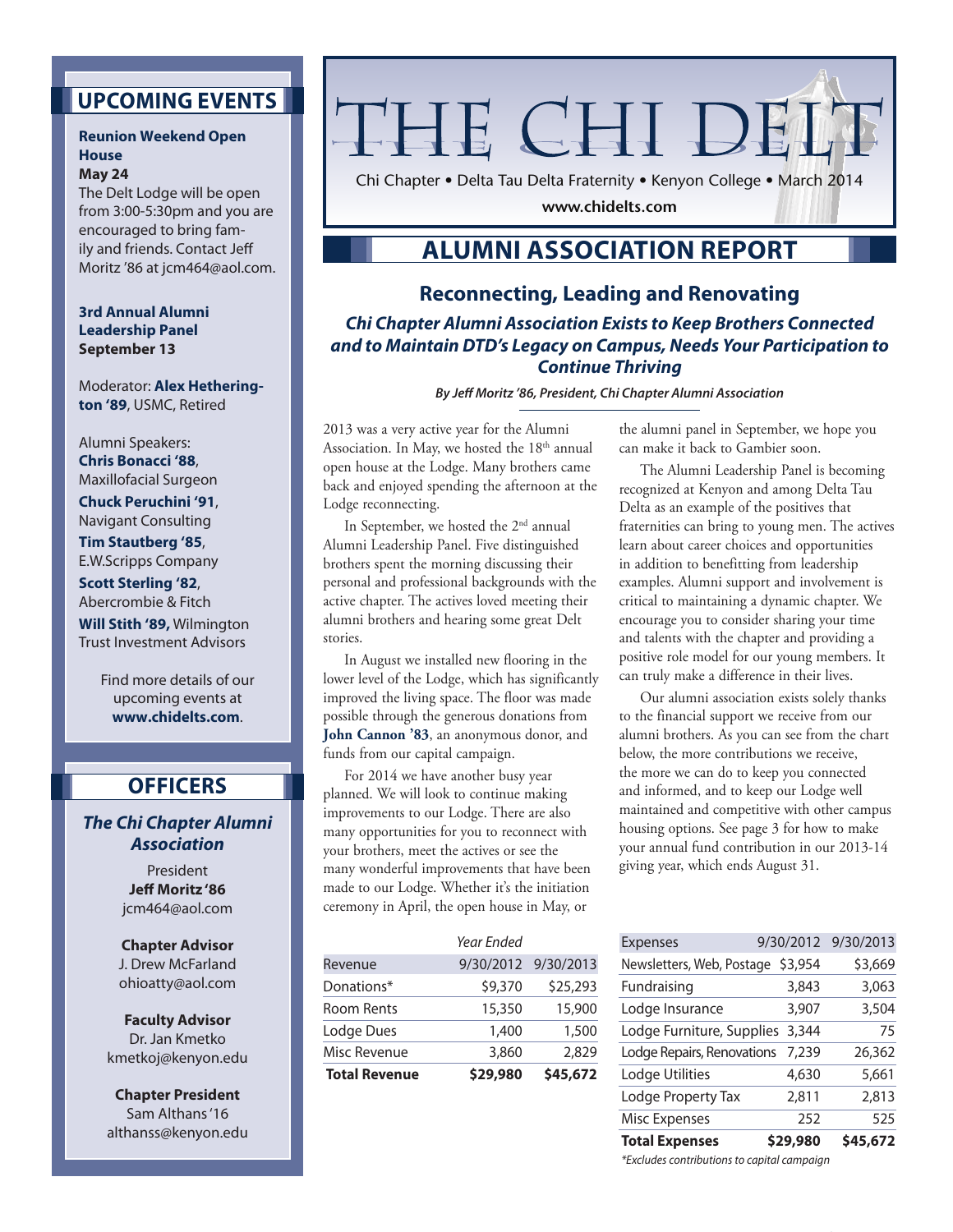# **Chapter Report**

## **Chi Delts Recognized for Best Alumni Programming**

## *Award Presented at 2014 Northern Division Conference is a Tribute to Chapter's Efforts to Strengthen Connections with Alumni*

There is a lot of exciting news to report from Chi Chapter this year!

Seven actives, along with Chapter Advisor **Doc Burns**, attended the 2014 Northern Division Conference in Merrillville, Ind. Chi Chapter received two awards: Best Alumni Programming and an award for being above the all-male and all-fraternal averages in GPA at Kenyon College. Doc Burns received honorable mention for being inducted into the Distinguished Service Chapter. Inspired by the conference, the chapter set targets for rush, academics and alumni programming for the rest of the semester and the coming academic year. Our goal is to further strengthen connections between the actives of the chapter and its alumni through more programming involving alumni, and to focus on creating a strong relationship with newly graduated alumni through "pre-departure programming."

Chi Chapter welcomed 15 new members

this academic year, through the initiation of three brothers in the fall and the recruitment of 12 new pledges this spring (up from 7 last year).

Fall pledges included: Ricardo Wollenschlager Pereira, Nathaniel Epstein and Michael Michnowicz.

Our spring recruits include:

Andrew Meeker Grosse Point, Michigan

Alexander O'Connor Morris, Illinois

Max Pierce Richmond, Virginia

D. William Spencer New York, New York

Nathaniel Shahan Tully, New York

Matthew Christopher Mount Vernon, Ohio Saxon Justice Sierra Vista, Arizona

Matthew Stapylton Rhinebeck, New York

Evan Frazier Pennsville, New Jersey

Taylor Eth Tiburon, California

Frank Pallone Washington, D.C.

Mark Morford Gahanna, Ohio

Philanthropically, we have had two successful blood drives and are now gearing up for Relay for Life. Brother **Peter Corrigan** has taken the special assignment of being Chi Chapter team captain. Our community service chair has communicated to a chapter a goal to increase our efforts in fund raising for JDRF.

# **Featured Brothers**

# **Studying in Shanghai**

#### *Reagan Tsimakoko Learns Valuable Life Skills in His Semester Abroad*

**Reagan Tsimakoko** is a long way from home. He is spending the academic year studying abroad, and just recently completed his first semester in Shanghai before traveling to Cape Town for the spring semester. He took a few moments to share some insight about his experience.

"I would like to share with the fraternity, that I had an amazing semester abroad in Shanghai. I had a chance to watch the Cotton Bowl with a Kenyon alum, Mr. Gentry Sayad. He is the Chief Representative of Fredrickson & Byron in China.

Additionally, I had an extremely successful internship (lasting 5months) with Panjiva. I was a paid sales consultant intern that researched Africa- China- America trade and tried to leverage the research results in helping African businesses and organization source from China and sell to the USA. I was offered a follow up internship with Panjiva headquarters in New York City to continue working with organization this summer. In the meantime, I aim to secure an internship with DeBeers, either in Johannesburg or Gaborone.

Finally, I had the honor of convincing my China program director, Jeremy Friedlien, to visit Botswana as his first trip to Africa."

*Alumni are encouraged to send well wishes and words of advice to Reagan at tsimakokor@kenyon.edu.*

We would also like to recognize the following brothers for their distinguished achievements this academic year:

Chi Chapter Greek Council Relations Chair and Academic Coordinator of Greek Council **Manjul Bhusal Sharma** was elected to give a presentation at the Central Fraternal Leadership Conference in Indianapolis in early February.

**Michael Marting**, former chapter treasurer, passed his comprehensive test for Economics with distinction.

**Henry Burbank** is the first Risk Management officer to acquire the title and responsibilities of "Public Relations," as voted on by the chapter. His first action for the PR role was to create a Facebook page for the chapter. Check it out at **www.facebook.com/KenyonDelts**.



*Manjul Bhusal Sharma*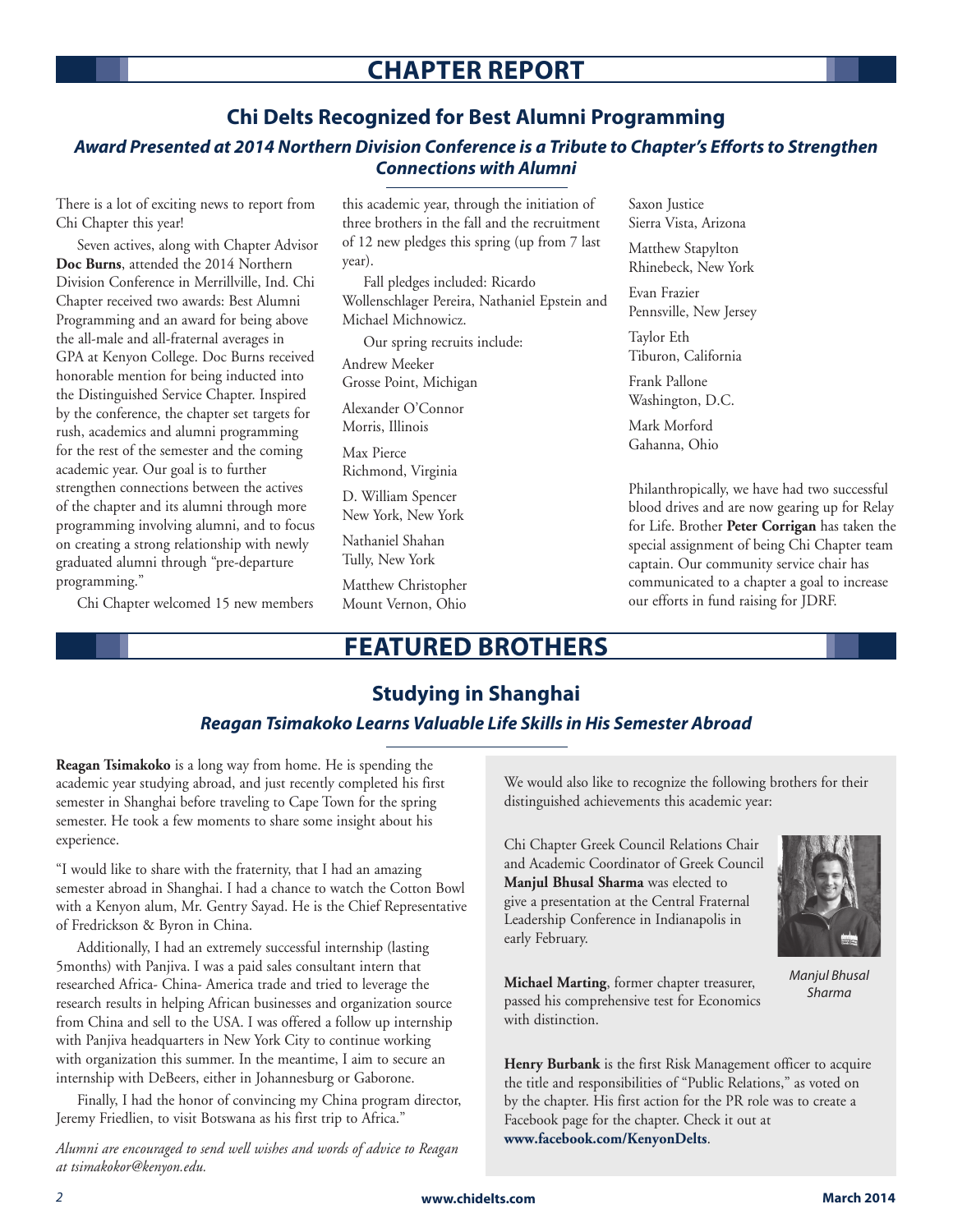# **Alumni in the News**

## **A Chi Delt Runs for Congress**

#### *With an Impressive Resume, John Chapman '86 Announces Candidacy for Ninth District of Massachusetts*

**John Chapman '86** has announced his candidacy for Congress from the Ninth District of Massachusetts. John has an impressive biography, from his first job after Kenyon as a Counsel's Office aide in the Reagan White House, to leading investigations into Wall Street corruption and financial fraud at the U.S. Securities and Exchange Commission, to his appointment by Governor Mitt Romney as the Commissioner for the Department of Industrial Accidents, which oversees the worker's compensation system in Massachusetts.

Learn more at www.JohnChapman2014.com.



*John Chapman '86*

# **2013-14 Honor Roll of Donors**

## **This Issue of Our Newsletter Brought to You By…**

Thank you to the following alumni for their annual fund gifts this year…

| Pierre McBride Society (\$1,000+)            |      |  |  |
|----------------------------------------------|------|--|--|
| Jeffrey Moritz                               | 1986 |  |  |
|                                              |      |  |  |
| Kokosing Drive Society (\$250 -<br>\$499.99) |      |  |  |
| Dan F. Patterson                             | 1974 |  |  |
| Harvey M. Stephens                           | 1985 |  |  |
|                                              |      |  |  |
| Purple Iris Society (\$100 - \$249.99)       |      |  |  |
| David M Bell                                 | 1950 |  |  |
| William H Schneebeck                         | 1950 |  |  |
| William O. Hurd                              | 1952 |  |  |
| Robert K. Warmeling                          | 1953 |  |  |
| Richard G. Evans Jr.                         | 1955 |  |  |
| Robert W. Rowe                               | 1956 |  |  |
| Joseph Skrzypek Skripek                      | 1961 |  |  |
| Thomas R. Sant                               | 1965 |  |  |
| William J. Yost                              | 1968 |  |  |
| W. Drew Cannon                               | 1972 |  |  |
| James W. Kuhn                                | 1976 |  |  |

| Richard W. Parke              | 1976 |
|-------------------------------|------|
| Sean A. Cottle                | 1986 |
| Byron P. Gallagher            | 1986 |
| Andrew C. Winson              | 1987 |
| Doug J. Miller                | 1988 |
| Jeff A. Clark                 | 1990 |
| Daniel Kight                  | 2004 |
| Bryon Manna                   | 2005 |
| Paul Gunther                  | 2006 |
|                               |      |
| Chi Society (\$50 - \$99.99)  |      |
| R A Mitch Mitchell            | 1939 |
| Charles L. Thomas             | 1950 |
| Peter C. Dolan                | 1981 |
| Peter A. Groustra             | 1989 |
| Paul Albert Schmid IV         | 2004 |
|                               |      |
| Reflects gifts received as of |      |
| February 24, 2014.            |      |
|                               |      |

#### *Add Your Name to the List*

*There are three ways to donate to the annual fund:*

- • Log on to **www.chidelts.com**.
- • Call 800-975-6699.
- • Mail a check payable to "Chi Chapter Alumni Association" to the return address on this newsletter.

#### *Wish List*

*We are counting on your annual fund contributions this year to help us:*

- • Clean and regrout the lower bathroom shower
- Install commercial grade wire shelving in kitchen
- Install new lower kitchen cabinet doors
- • Remove several large trees
- • Install lighting for new back patio
- • Replace upstairs hardwood floor

# **Alumni Association By the Numbers**

## **Counting On Your Involvement to Keep Our Database Clean**

The Chi Chapter Alumni Association works in partnership with a third-party alumni relations firm to maintain a clean database of our brothers to ensure we're reaching as many alumni as possible through our print and electronic communications.

As brothers move and change jobs, we sometimes lose touch of their current mailing and email addresses. To the right

find a snapshot of our database to date, and visit **www.chidelts.com** to view full lists of our lost brothers and help us to update their contact information (or update your own if you haven't been receiving our email publications).

Our database is used solely for DTD communications and will never be traded or sold.

| *Total alumni:                                                | 1,333 |
|---------------------------------------------------------------|-------|
| <b>Valid mailing addresses:</b>                               | 735   |
| Valid email addresses:<br>(77% of living alumni)              | 589   |
| <b>Lost brothers: 23</b><br>(no current mailing list on file) |       |
| All-time annual fund donors:<br>(12% of all alumni)           | 158   |

*\*Includes 511 deceased*

#### *The Chi Delt* **www.chidelts.com** *3*